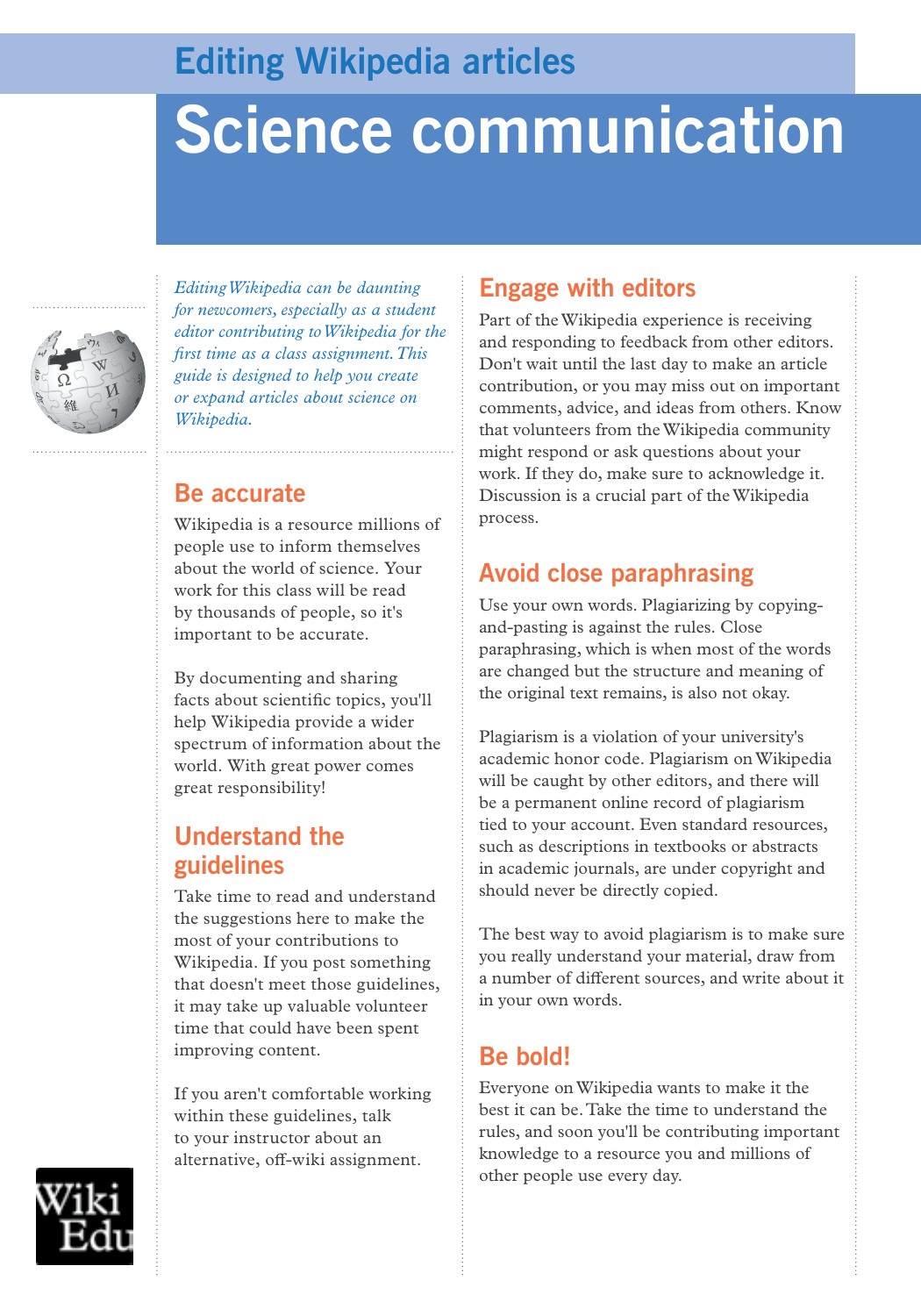# **Getting started**

## **Choosing an article**

Choose an underdeveloped topic that has a lot of literature in independent, peer-reviewed sources. You might search for interesting, plentiful sources first, then choose an article based on what you find. Look for "start" and "stub" class articles (an article's rating can be found on its talk page).

For more guidance, see the *Finding Your Article* training: https://dashboard.wikiedu.org/training/ students/finding-your-article

## **Thinking critically**

How do you identify sources you can use to build your Wikipedia article? Your sources should be reliable, published, and generally reviewed by a third party for accuracy. Readers are trusting you to represent a topic fairly — that means researching to find underrepresented views and being skeptical of extreme or sweeping claims.

## **Using reliable sources**

Wikipedia requires "secondary sources." These are sources that summarize one or more primary or secondary sources, usually to provide an overview of the topic.

#### **Citing peer-reviewed articles or books**

To find peer-reviewed sources, search databases like Web of Science, JStor, and ProQuest. Research articles can tell you about the findings of a study, but they can't say much about the importance or long-term consequences of those findings. Cite review articles and textbooks instead, as these sources can put research findings in context and comment on their importance. Only consult research papers as a supplement.

#### **Citing press articles**

Try to use review articles whenever possible. New scientific discoveries can be newsworthy, though, and so may be covered in secondary sources that write about science. Make sure that if you use a news source, it has a reputation for fact-checking, like the 'Science'

sections of the *New York Times*, *The Atlantic*, or *FiveThirtyEight*. Avoid sources that report on the hype around a discovery, rather than the science. And be careful not to cite sources that link back to a university's press release. You can't use published research to demonstrate the importance of that published research (this is circular).

#### **In general, don't cite:**

- press releases
- blog posts
- university websites

## **Evaluating sources**

Learning to evaluate sources is a core component of engaging critically in your field and on Wikipedia. The communication of scientific topics informs the public's decisionmaking around policy, voting, personal health, and more. Thus, presenting the facts accurately is vital.

Consider the **author**. Authors published in a peer-review process are preferred to authors who self-publish. If you cite an article in the press, make sure the author is a wellknown science journalist (perhaps with the title "science correspondent") or a scientist themselves.

Consider the **content**. Be skeptical of a source that makes sweeping claims without citing multiple cases of published research. If you're looking at a popular press article, dig into the sources that the author has cited. If it's unclear how the author is backing up their claims or the author relies too heavily on a single source, that article probably isn't reliable. It's always better to use a scholarly source to contribute the same information, if you can find one.

Consider the **publisher**. Work cited should come from a reliable, academic publisher of books and textbooks in scientific fields, such as Wiley or the Oxford University Press.

For more on reliable sourcing, see | *shortcut*  WP:RS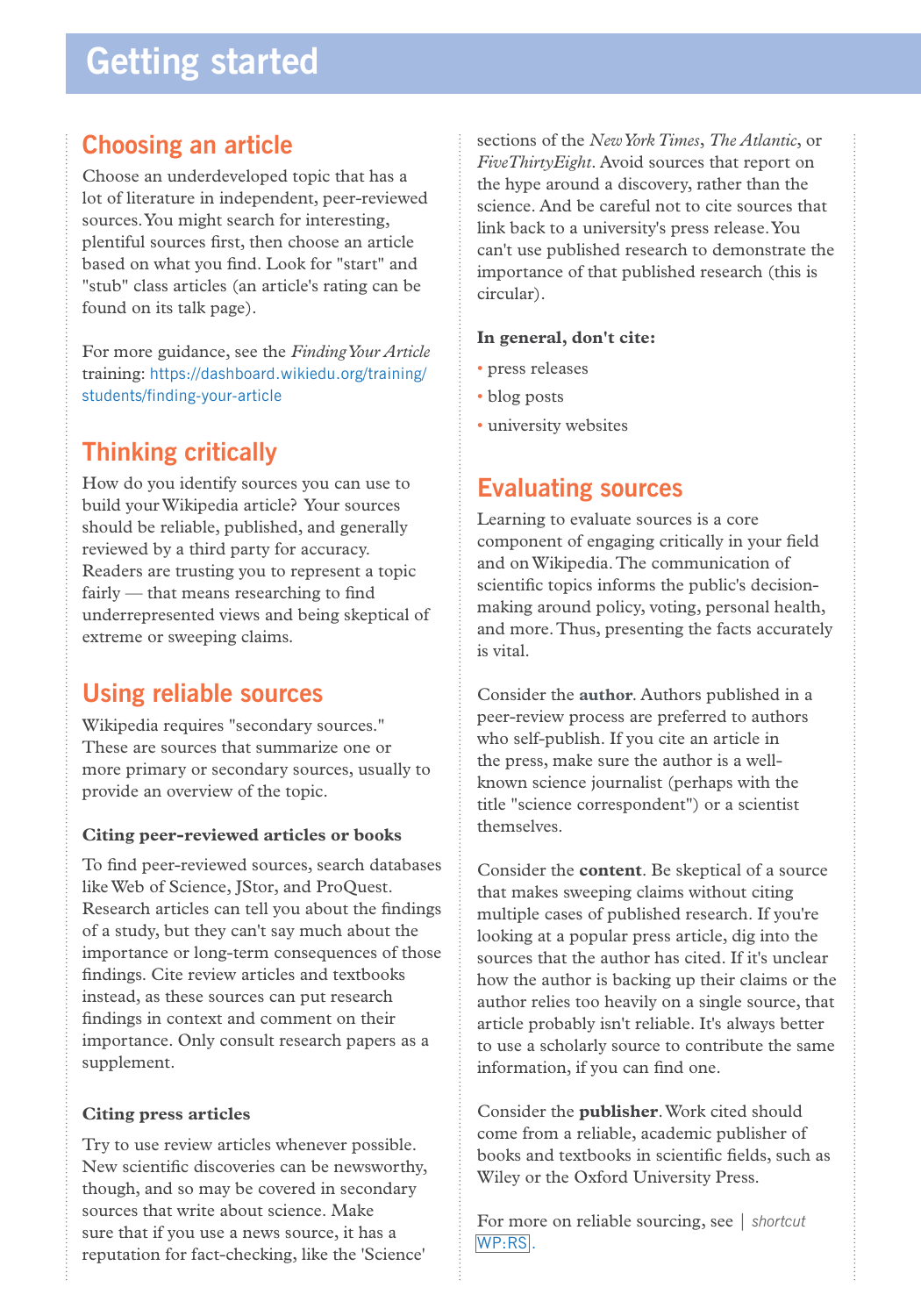# **Developing your article**

### **How to approach your topic**

Every article will be unique, but there are some general sections that readers and other editors will expect to see. You can add, remove, or reorder them as appropriate for your topic.

Keep in mind that most research and discoveries don't deserve a stand-alone article, but may form an important part of an article about the broader topic. In those cases, you may still include sections from the general outlines below as you incorporate information into the existing article.

#### **Writing about research**

- Lead section
- History of related research (background, or context)
- Findings and evidence
- Alternative hypotheses or conflicting evidence
- Impact and implications

Don't get caught up in explaining sample sizes, means, standard errors, or methods. Stick to essential findings and what other sources have said about the impact of the research.

For a good example, see the article for the *Alvarez hypothesis*.

#### **Writing about a new discovery**

- Main conclusions of the discovery/research
- Context/history of the research
- Discovery or excavation process
- Impact on existing research or hypotheses

For good examples, see articles for *CRISPR* and *Homo naledi*.

#### **Writing about researchers**

Consult the *Editing Wikipedia articles: Biographies*  handout, available at https://wikiedu.org/biographies

Take a look at articles about similar topics to see what important aspects of the subject they cover. Consider incorporating relevant categories, sections, and wikilinks from that article into the one you're editing.

## **Understanding tone**

Students are well equipped to translate science for general audiences. Remember that your intended audience isn't an instructor, classmate, or colleague in the field who already understands your topic. You should be pitching your work at a fairly well-informed general reader. Only use technical terms when necessary. If you must use one, briefly describe it and/or wikilink to a relevant Wikipedia article.

Put the most relevant, interesting information about a topic at the beginning of the article. Don't include peripheral information; articles should be as long or short as needed to cover the topic fully.

## **Depicting information accurately**

Unlike many academic papers, Wikipedia doesn't permit original research. Wikipedia is an encyclopedia, a place to find a summary of what other literature says. It's not a place for interpretation or analysis. Never use material from different sources to suggest a conclusion that isn't *explicitly* stated by those sources. If one reliable source says A, and another says B, resist the temptation to connect A and B in your article.

You can find out more about Wikipedia's policies on Original Research at | *shortcut*  WP:NOR .

#### **What's a shortcut?**

The text WP:NOR is what's known on Wikipedia as a *shortcut*.

You can quickly type shortcuts like this into Wikipedia's search bar to pull up specific pages.